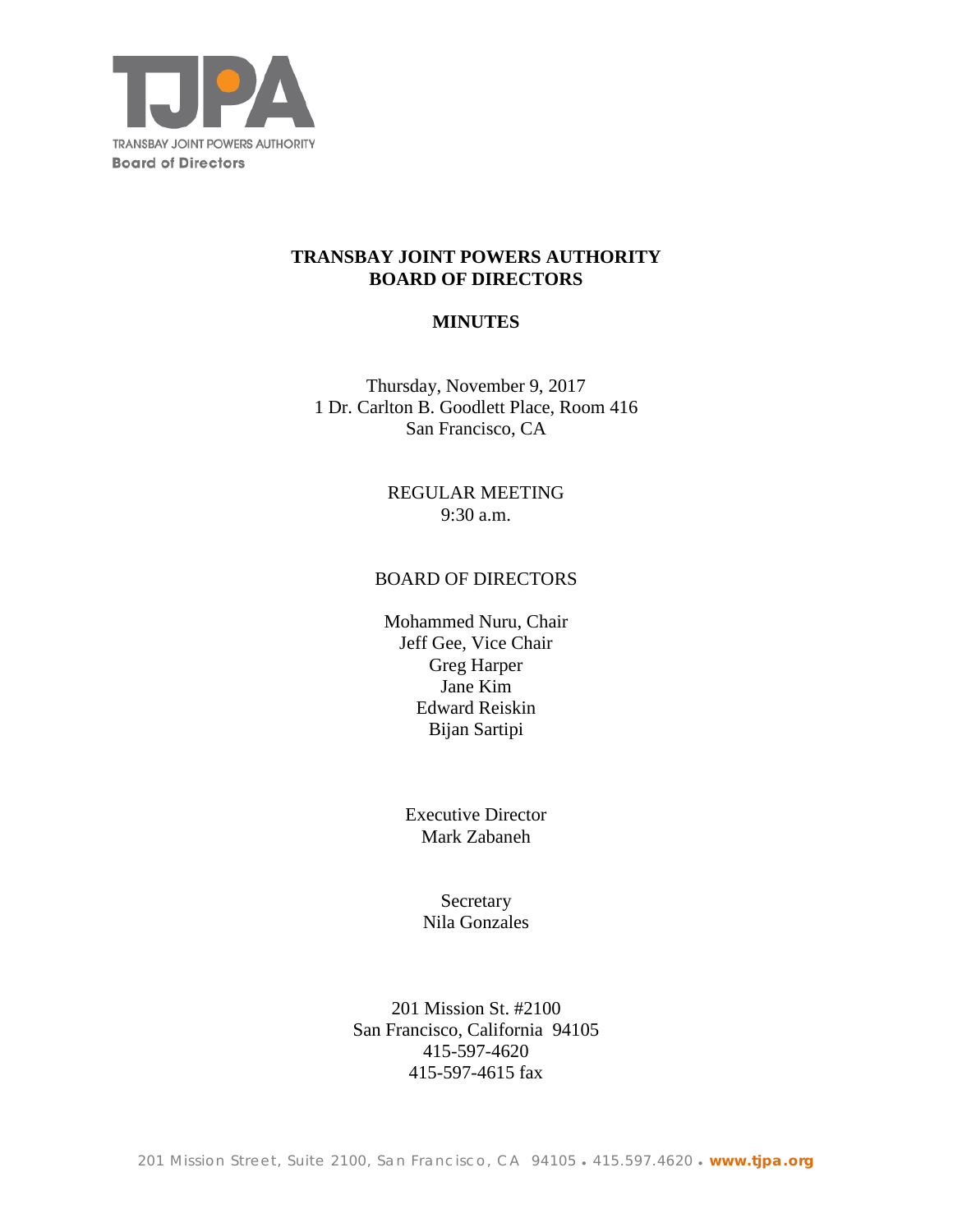## 9:30 – REGULAR MEETING

## ORDER OF BUSINESS

1. Call to Order

Chair Nuru called the meeting to order at 9:38 a.m.

2. Roll Call

Secretary Gonzales announced that Directors Kim and Sartipi would not be present due to scheduling conflicts.

Present: Greg Harper Ed Reiskin Jeff Gee Mohammed Nuru

Absent: Jane Kim Bijan Sartipi

## 3. Communications

None.

4. Board of Director's New and Old Business

None.

5. Executive Director's Report

Executive Director Zabaneh reported on the status of adding members to the TJPA Board. He noted that the California High Speed Rail Authority (CHSRA) appointed Ben Tripousis, CHSRA Northern California Regional Director, as the CHSRA representative on the TJPA Board and that all other member agencies have obtained concurrence, from their respective Boards, to add CHSRA to the TJPA Board. The next step is for the TJPA Board to approve the calendared amended Bylaws and Rules of Order adding CHSRA and acknowledging an additional City & County of San Francisco (CCSF) member to the TJPA Board. After these steps are completed and the TJPA receives the fully executed First Amendment to the Joint Powers Agreement creating the TJPA, the CHSRA member and additional CCSF member will join the TJPA Board which is expected at the December TJPA Board meeting. He also reported that the TJPA hosted a presentation and tour for an Australian senior delegation led by Andrew Constance, New South Wales Minister of Transport and Infrastructure, and Dan Richard, CHSRA Chair, on November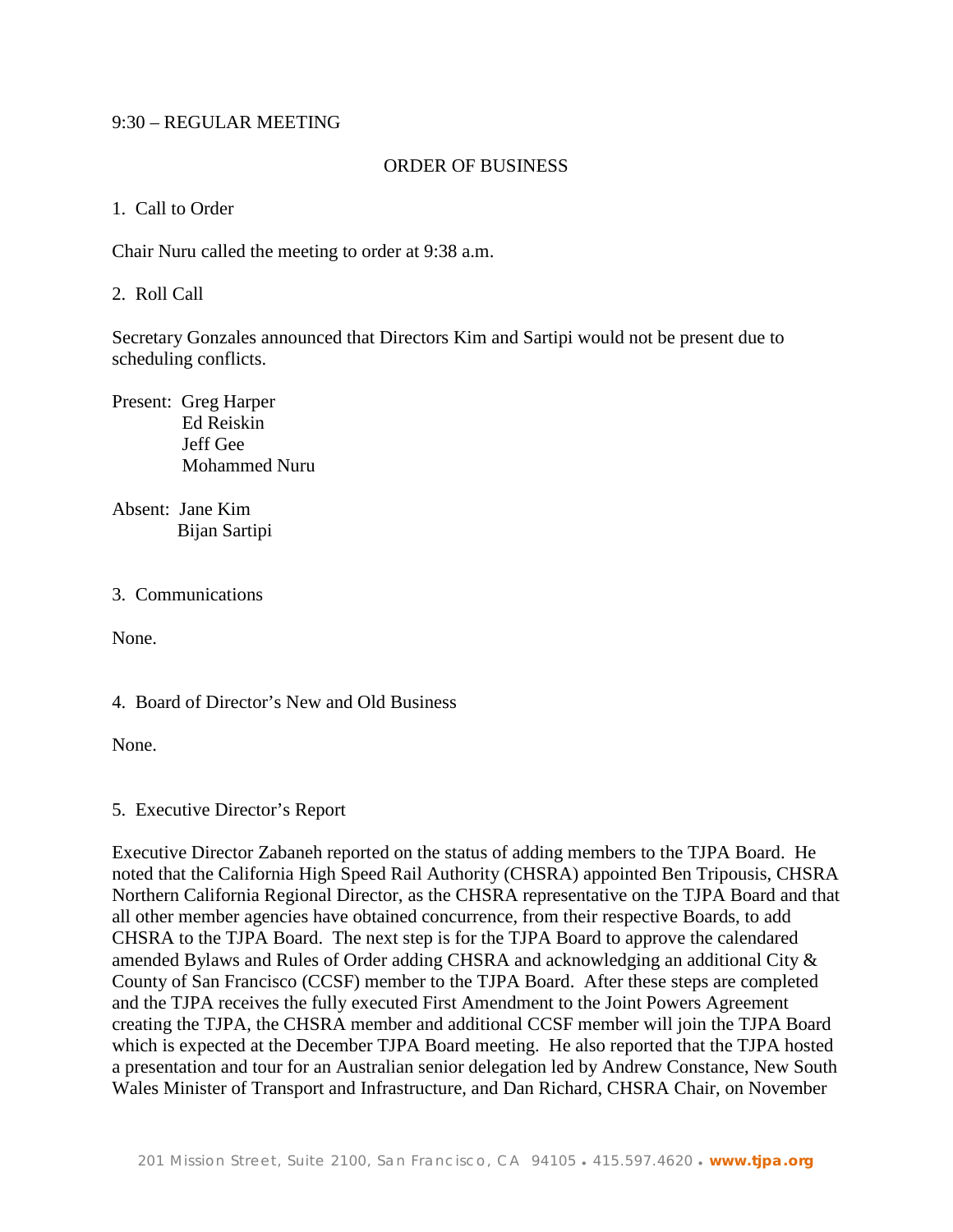3, 2017. Mr. Zabaneh also provided an update on Phase 2 and reported that the Train Operations Analysis report presented previously, which concludes that a 3 track vs. 2 track approach is preferred, has been posted to the TJPA website. He further stated that he requested the San Francisco County Transportation Authority (SFCTA) conduct a peer review of the report, which they agreed to do, and once the peer review is complete, a more detailed briefing on the report will be presented to the TJPA Board along with the results of the peer review. He also reported that the TJPA continues to seek funding opportunities for Phase 2 and recapped what he previously reported regarding the Governor signing into law SB595, the Regional Measure 3 authorizing legislation, which will provide \$4.4 billion dollars for transportation funding for the Bay Area and specifically \$325 million for the Downtown Rail Extension. He further reported that other funding opportunities continue to be sought, including the Transit and Intercity Rail Capital Program (TIRCP). He stated he met with CalSTA and Caltrans staff regarding the TIRCP application process and TJPA will be coordinating efforts with SFCTA, Caltrain and CHSRA to submit by the due date of January 12, 2018. He noted the TJPA will be competitive for the TIRCP funding but stressed the importance of the Railyard Alternatives and I-280 Boulevard (RAB) Study being complete and the TJPA's ability to obtain a Record of Decision. He introduced Mary Pryor of NWC Partners, TJPA's funding consultant, to present a brief overview of TIRCP and the Phase 2 funding opportunities it presents. Mr. Zabaneh also mentioned the other funding opportunities that would be pursued are the local partnership program under SB1 as well as the Solution for Congested Corridors. Lastly, he announced that in honor of Veterans Day, the TJPA, Webcor, and Turner would be hosting a lunch for the 35+ veterans working on the Transbay project.

#### 6. Citizens Advisory Committee (CAC) Update

Bruce Agid, TJPA CAC Chair, reported that the CAC was expecting the RAB conclusion with an alignment recommendation from the San Francisco Planning Department by mid-October and a final decision by policy makers by year-end but it does not appear that will happen. He stressed the CAC's concern about losing momentum for Phase 2. PRI's Pop-Up Retail presentation was well received by the CAC and they look forward to further updates on the implementation and progress to ensure the transit center is fully activated upon start-up of bus operations. The CAC applauded the project team and Webcor for holding the line on substantial completion, although there is still a 12-week delay. The CAC was pleased to see the schedule slide expanded to include all elements required to ensure successful opening of the transit center. The CAC recommended that it clearly identify the key interdependencies critical and critical path elements to bus operations start-up and retail readiness. The CAC stressed the importance of working through the issues that are causing the schedule to show AC Transit bus operations in June 2018. The CAC was pleased that there will be a presentation at their next meeting to address the potential homeless population that could be attracted to the transit center.

#### 7. Public Comment

 Members of the public may address the Authority on matters that are within the Authority's jurisdiction and are not on today's calendar.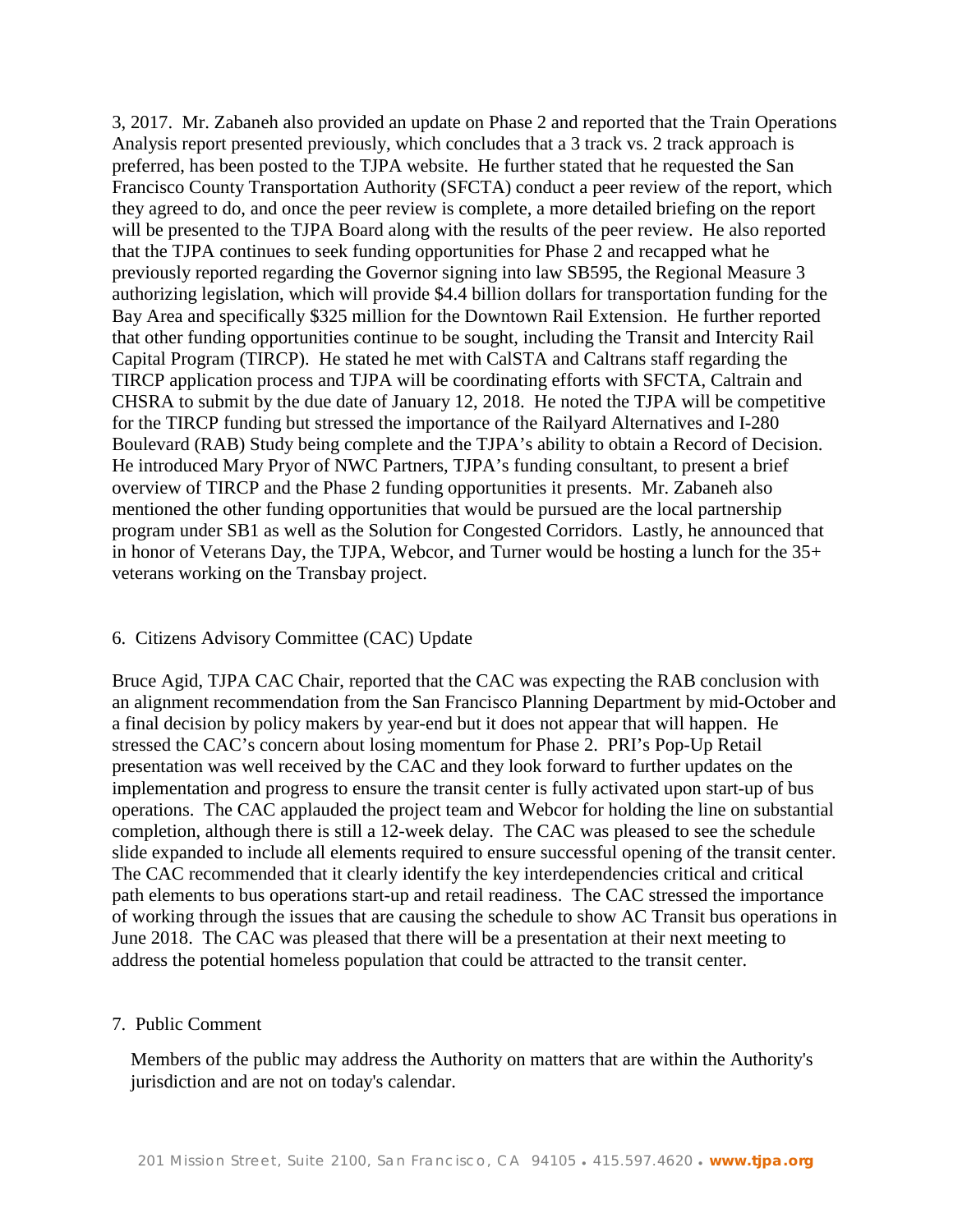Jim Patrick indicated that it appears AC Transit is not going to meet the scheduled opening and he wants to get all the agencies together to ensure the major tenant is ready for the opening.

# THE FOLLOWING MATTERS BEFORE THE TRANSBAY JOINT POWERS AUTHORITY ARE RECOMMENDED FOR ACTION AS STATED BY THE EXECUTIVE DIRECTOR OR THE CHAIR.

# CONSENT CALENDAR

8. All matters listed hereunder constitute a Consent Calendar, are considered to be routine by the Transbay Joint Powers Authority, and will be acted upon by a single vote. There will be no separate discussion of these items unless a member of the Board or the public so requests, in which event the matter shall be removed from the Consent Calendar and considered as a separate item.

Secretary Gonzales announced that the Resolution for Item 8.3 was slightly modified from what was posted to clarify that the action is conditioned on each Member's execution of the First Amendment to the Joint Powers Agreement.

- (8.1) Approving the Minutes of the October 12, 2017 meeting.
- (8.2) Approving an Agreement with 235 Property Company for an Air Rights Easement to pay TJPA \$58,684.50 and a Temporary License for Construction to pay TJPA \$9,703.12 per month for four months to grant certain temporary and permanent easement rights over portions of the TJPA's property generally referred to as 'Parcel H' (Block 3736, Lots 7).

RESOLUTION 17-042

(8.3) Approving an Amendment to the TJPA Bylaws and Rules of Order to add the California High Speed Rail Authority as a new member and acknowledge an additional City  $\&$ County of San Francisco member to the TJPA Board of Directors.

RESOLUTION 17-043

No public comment.

On motion to approve the Consent Calendar:

ADOPTED: AYES – Harper, Reiskin, Gee and Nuru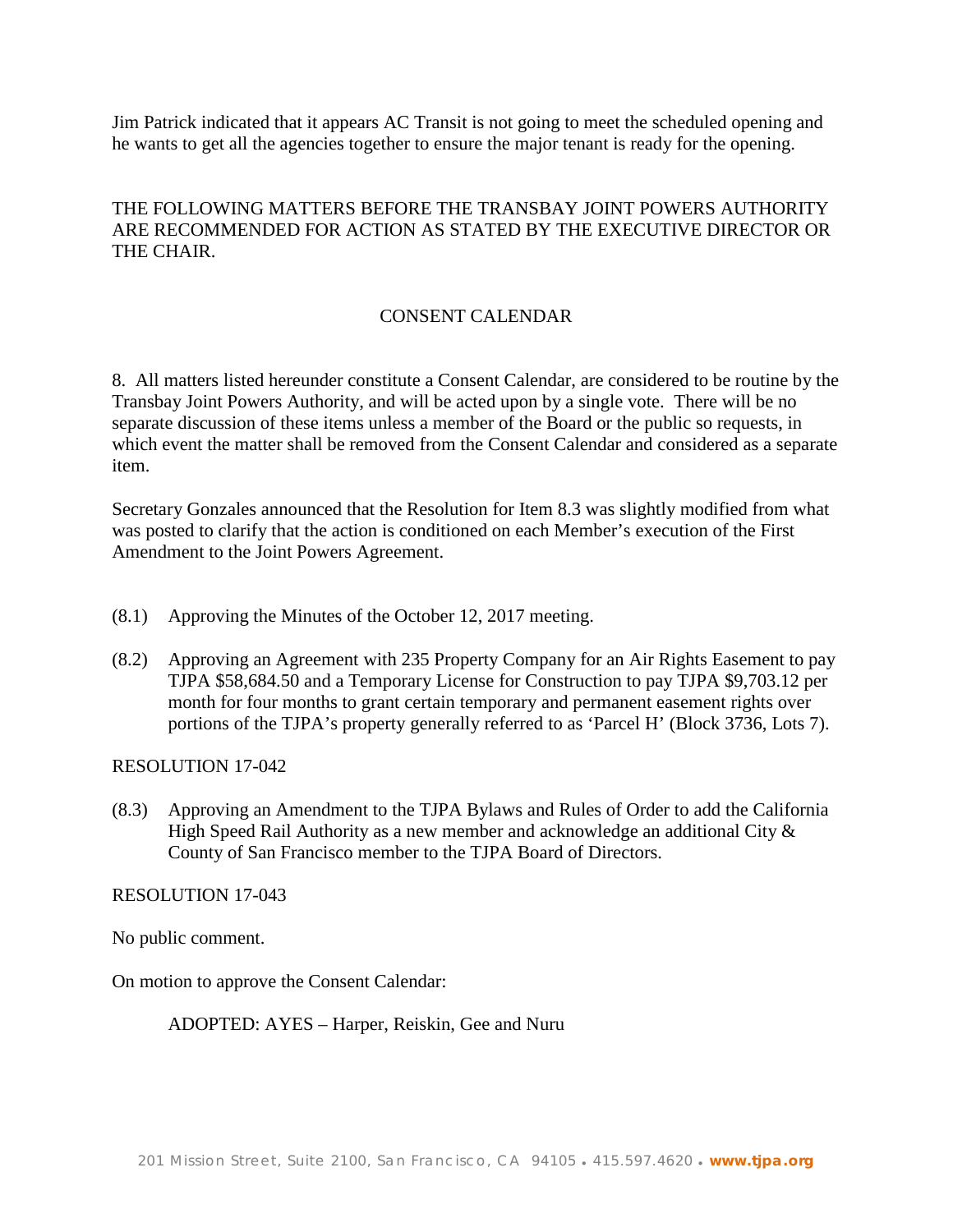## REGULAR CALENDAR

#### 9. Construction Update.

Dennis Turchon, TJPA Senior Construction Manager, Ron Alameida, Director of Design and Construction for the Transit Center, Martha Velez TJPA Facility Manager, and Sidonie Sansom, TJPA Chief Security Officer, presented the update along with Steve Humphreys of Webcor/Obayashi, Construction Manager/General Contractor, who reported on the schedule mitigation plan.

Director Harper stated that the issue AC Transit bus operators have conveyed about an existing merge is due to the approach to the new facility being a block longer and that there is a Caltrans Substation building that blocks the view.

Director Reiskin said that the mitigation efforts presented sounded good but questioned if they were incorporated into schedule because the schedule has not changed so he wondered if the efforts would maintain the project to the current schedule or pull it back. Mr. Alameida replied that the intent is to pull the schedule back. Director Reiskin suggested getting on the State Inspector's calendar to prevent a future potential delay because he understands their office is quite busy. Director Reiskin clarified that San Francisco Municipal Transportation Agency (SFMTA) will be ready to operate in the new facility when TJPA is ready. Director Reiskin also stated that the Bus Plaza should not feel like a construction site for SFMTA #5 Fulton riders when service begins in the Bus Plaza in late December.

Vice Chair Gee indicated the importance of having agreements of when TJPA takes control of certain areas and when warranty periods begin.

10. Facility Readiness Update.

Martha Velez, TJPA Facility Manager, and Sidonie Sansom, TJPA Chief Security Officer, presented the item.

11. Presentation by PRI of the proposed Pop-Up Retail Program for the Salesforce Transit Center.

Deborah Kravitz, PRI, presented the item.

Director Reiskin encouraged the team to assess the perimeter of the building for pop-up retail opportunities, particularly where the Bus Plaza is since those commuters may not be going into the building.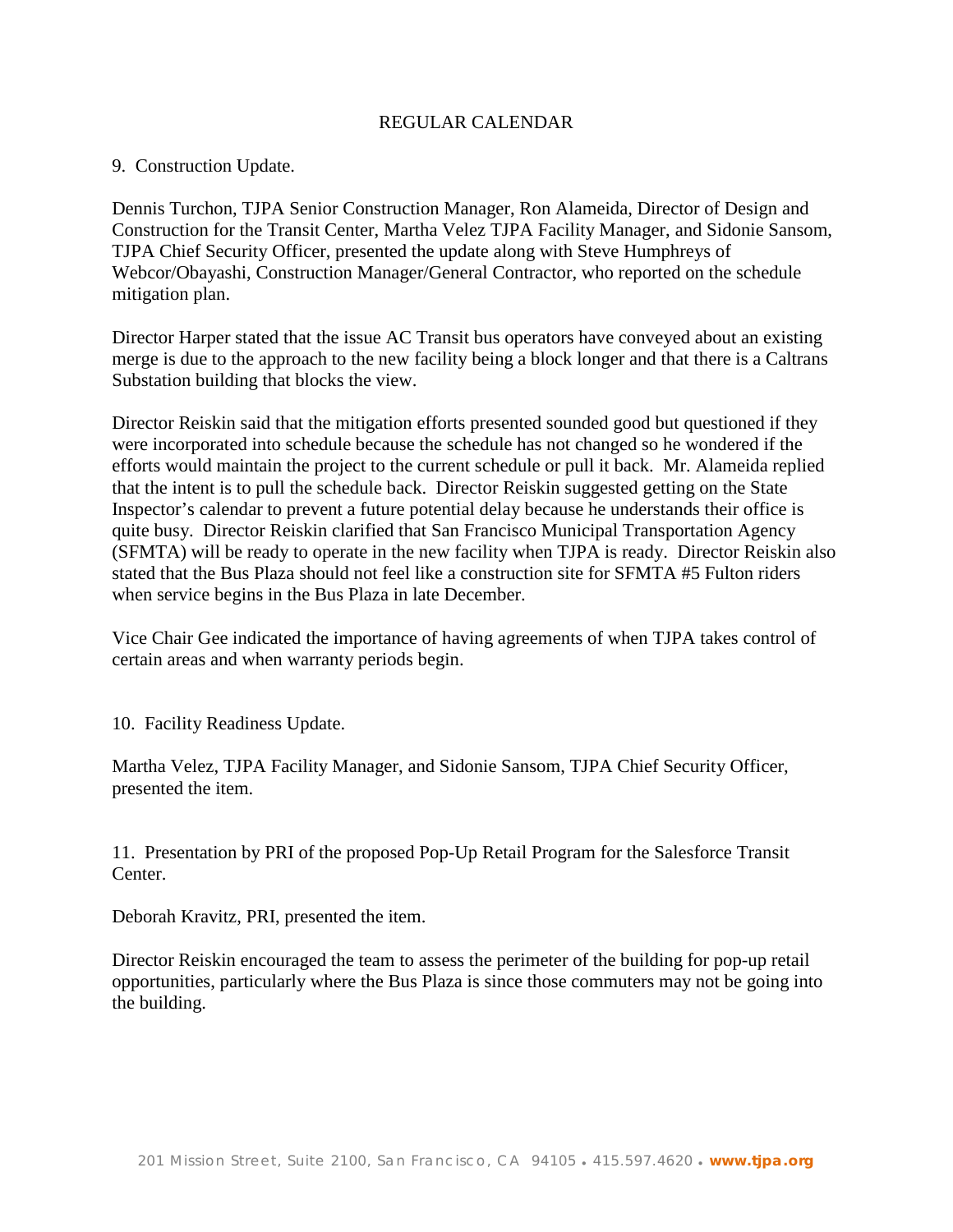12. Authorizing the Executive Director to request approval to use Interim Financing to fund the cost of Base Building Improvements plus the TJPA's market share of the cost of Tenant Improvements necessary for retail/commercial leasing.

Sara DeBord, TJPA Chief Financial Officer, presented the item.

No public comment.

RESOLUTION 17-044

On motion to approve:

ADOPTED: AYES – Harper, Reiskin, Gee and Nuru

13. Approving updated versions of the following financial policies: Board Policy No. 003, Budget Policy; Board Policy No. 009, Investment Policy; Board Policy No. 012, Reserve Policy; and Board Policy No. 014, Capitalization Policy and annual review of Board Policy No. 017, Debt Management Policy.

Sara DeBord, TJPA Chief Financial Officer, presented the item.

Vice Chair Gee suggested considering a future separate line item for tenant turnover improvements.

No public comment.

RESOLUTION 17-045

On motion to approve:

ADOPTED: AYES – Harper, Reiskin, Gee and Nuru

## RECESS REGULAR MEETING AND CONVENE CLOSED SESSION

Prior to recessing, Vice Chair Gee announced that he would recuse himself from the Closed Session as there are a number of conversations underway in this very complex project so until there is greater clarity, in an abundance of caution, he will step away from the Closed Session agenda at this time.

Public Comment:

Jim Patrick said there was \$250 million dollars spent on caissons to support the tower which he believes has withstood the test of time and done as predicted. He stated the last TJPA press statement regarding the tower was done over a year ago and thinks it is a mistake to not have more press statements released to argue the point in the public realm.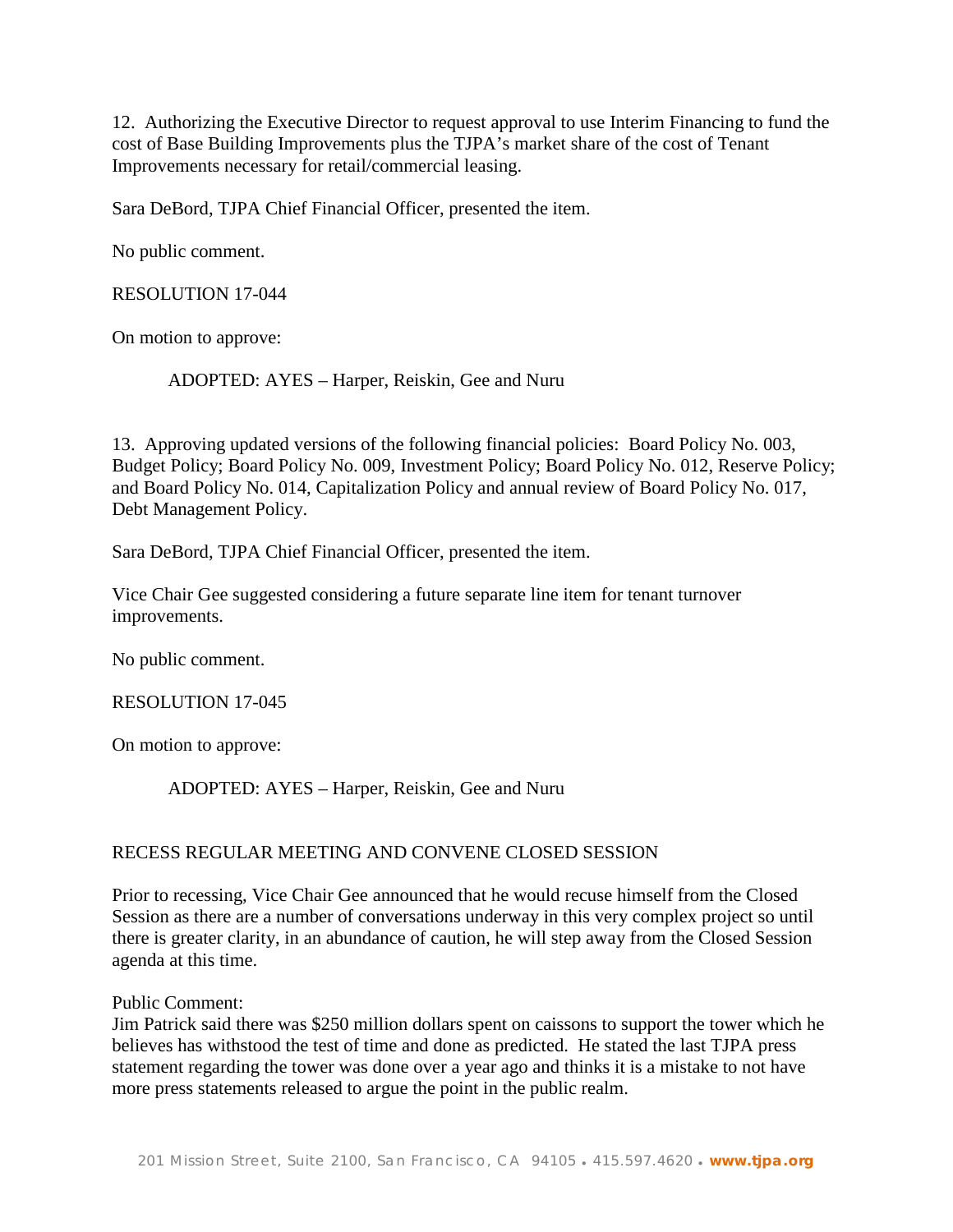## CLOSED SESSION

## 14. Call to Order

Chair Nuru called the Closed Session to order at 11:30 a.m.

15. Roll Call

Present: Greg Harper Ed Reiskin Mohammed Nuru

Absent: Jeff Gee Jane Kim Bijan Sartipi

16. CONFERENCE WITH LEGAL COUNSEL—EXISTING LITIGATION (Paragraph (1) of subdivision (d) of Gov. Code Section 54956.9)

Name of case: Lehman, et al. v. Transbay Joint Powers Authority, et al., San Francisco County Superior Court, Case No. CGC-16-553758

and

Name of case: Buttery, et al. v. Jeffries, et al., San Francisco County Superior Court, Case No. CGC-17-556292

and

Name of case: Chang, et al. v. Mission Street Development LLC, et al., San Francisco County Superior Court, Case No. CGC-17-556617

and

Name of case: Millennium Tower Association v. Mission Street Development LLC, et al., San Francisco County Superior Court, Case No. CGC-17-557830

and

Name of case: Montana, et al. v. Mission Street Development, LLC, et al., San Francisco County Superior Court, Case No. CGC-17-558649

and

Name of case: Ying, et al. v. Transbay Joint Powers Authority, et al., San Francisco County Superior Court, Case No. CGC-17-559210

and